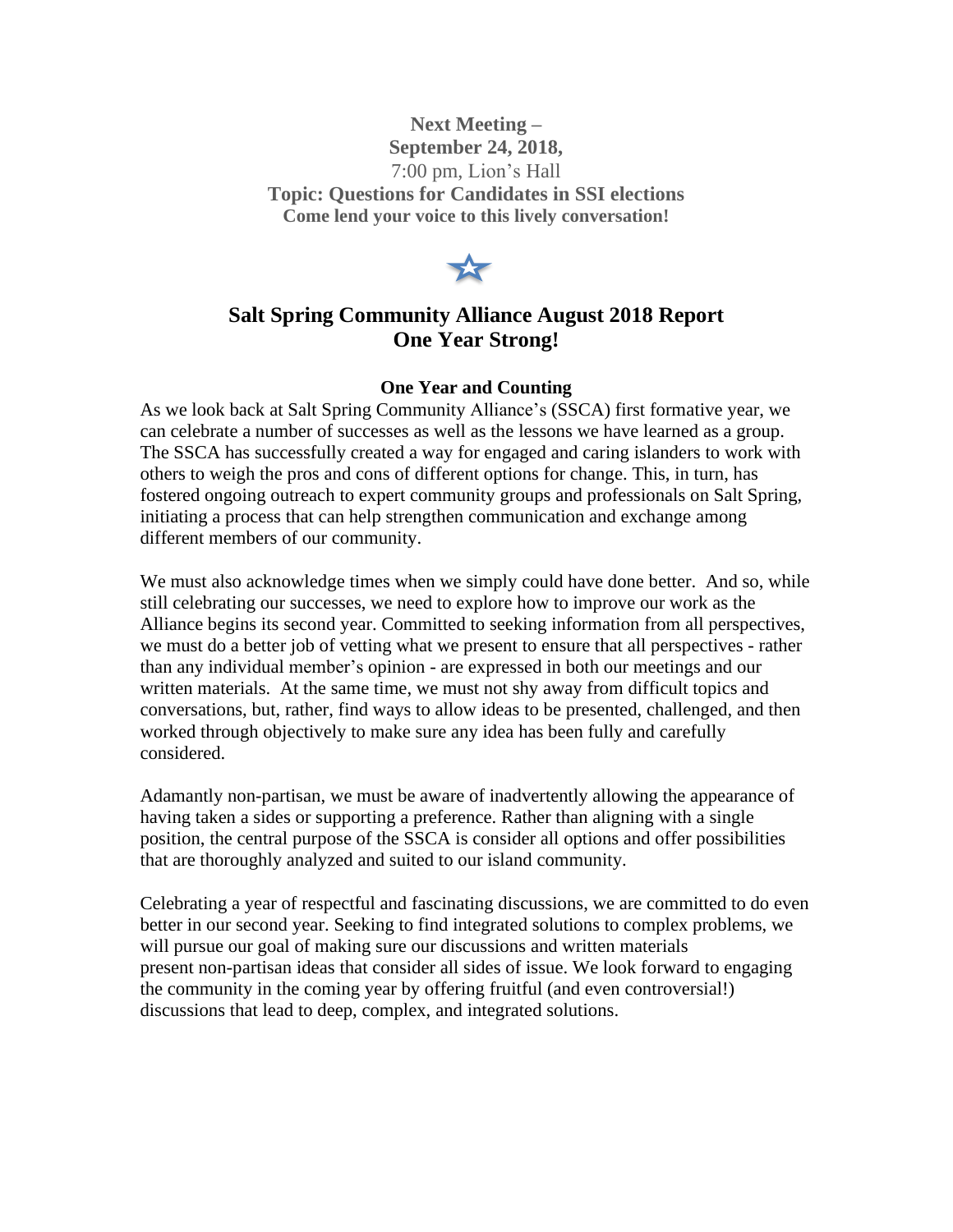## **August 27, 2018 Infrastructure Meeting Report**

The August meeting, hosted by the Infrastructure group, offered some of their initial thoughts about Salt Spring's (SS) infrastructure. This began with a summary of a few projects and some examples of their budgets (Appendix 1).

The second part of the meeting was raised the provocative question: 'What do we want Salt Spring to be/look like in the future?' One aspect of this is how is the population going to change in the future? Is this something that we want to continue unfettered, or do we need to think about what different trajectories of population growth will mean for our existing (and future) infrastructure? Presently, we have a population of 10,557, with an additional estimated 8,500 people passing through as tourists in the summer.

The review of historic population projections, (Coomes 1979<sup>1</sup>) which was used for the present water allocation plan, was based on a slow rate of growth of the island's population – which was viewed as largely a retirement community. Although current population numbers correspond to those projected in this study, there is no clarity about how to encourage or restrict population growth based on the types of infrastructure that would be required (and could be financially supported).

The potential implications of unfettered population growth and the role of the Official Community Plan were raised and led to questions and discussion indicating an interest in how Salt Spring should grow. Three provocative island examples were presented to illustrate the types of issues and challenges that are faced when islands of similar or smaller size must support high densities of residents and tourists, with not insignificant implications for infrastructure<sup>2</sup> (See examples of Trinidad, Somoa, and Malta; Appendix 2).

The presentations raised much discussion about what is sustainable and viable for Salt Spring Island, including whether or not we can reasonably expect to support an agricultural system that contributes to local food sovereignty. The concept of establishing a Trust to support affordable housing was also raised, although many of the comments and questions pertained to what we want for our island, and 'how we can stay SS?' (eg., how do we keep our artistic, environmental, and cultural values?) The contrast between SS and the heavily developed and populated island examples generated discussion about the carrying capacity of our island from a community and environmental perspective.

Although the issue of climate change was not specifically addressed, the fact that past conditions are no longer reflective of future realities was stated. As weather variability and seasonality are changing, the viability of our land and sea environment will be more important than ever if we want to protect the future of our island community. Integrated thinking that considers the various objectives within our community will be needed to define our vision for SS, and how we grow as a community.

<sup>&</sup>lt;sup>1</sup> Unable to track down original report, see attached document, Appendix

 $2^2$  For example, Malta relies on rainwater and ocean desalination for its water